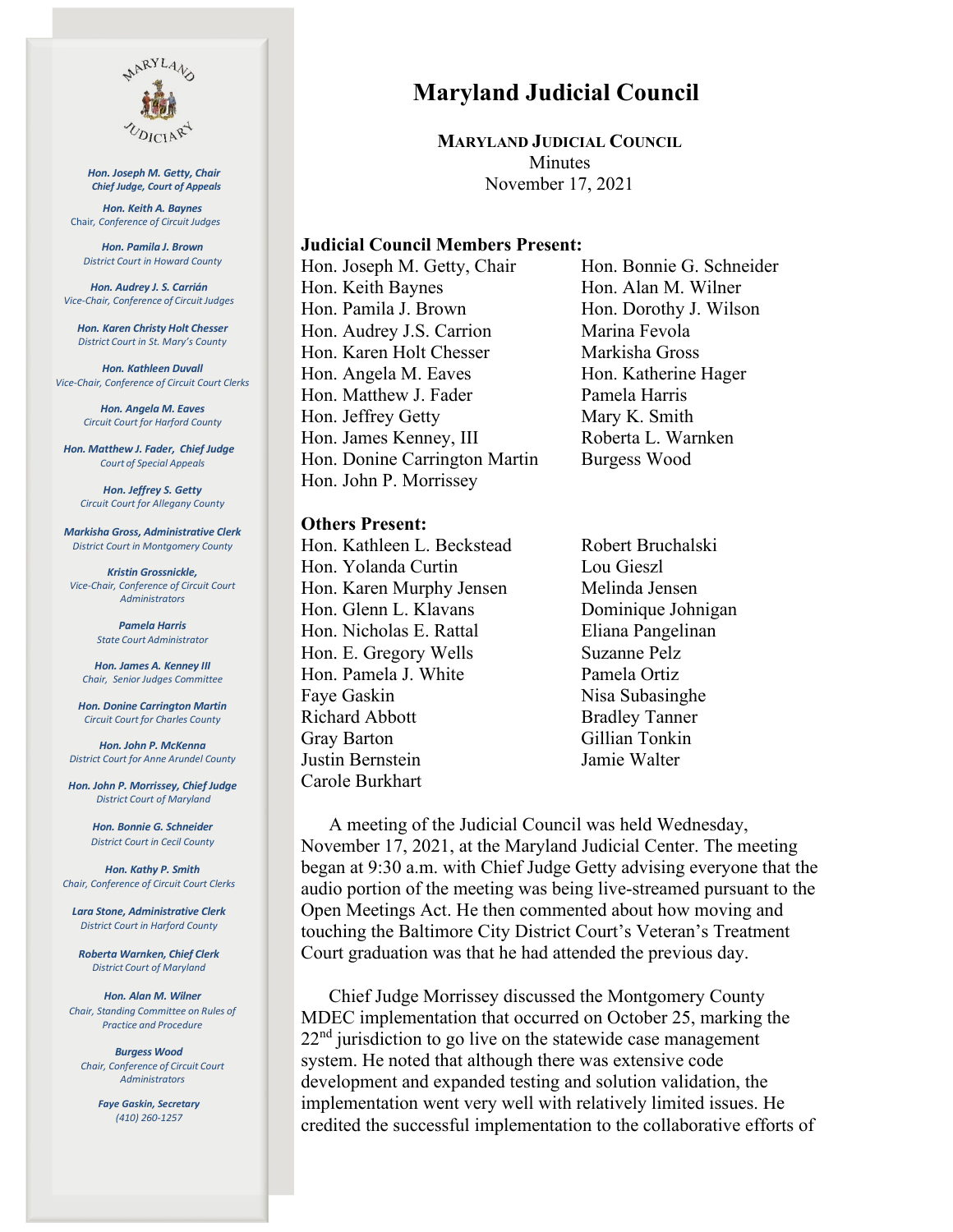Maryland Judicial Council November 17, 2021 **2** | Page

staff from both trial courts, Judicial Information Systems (JIS), District Court Headquarters, and Tyler Technologies. The trial courts in Prince George's County are scheduled to go live on MDEC in October 2022, followed by Baltimore City. Chief Judge Morrissey stated that the groundwork is being laid for the Baltimore City implementation which will involve converting three distinct case management systems in the statewide system. Both, Chief Judge Getty and Chief Judge Fader congratulated Montgomery County on the successful implementation.

Judge Brown moved for approval of the minutes of the September 22, 2021 meeting. Following a second by Judge Eaves, the minutes were adopted.

### **1. Monitoring of Guardianship of the Property Cases**

Judge Karen Murphy Jensen, Richard Abbott, and Nisa Subasinghe presented a proposal to the Council from the Domestic Law Committee's Guardianship and Vulnerable Adults Work Group regarding the monitoring of guardianship of the property cases. Judge Jensen stated that while Maryland has been ahead of the curve with respect to its handling of guardianship cases, the Committee and work group continue to explore opportunities for improvement in this area of the law that impacts some of the State's most vulnerable citizens. The work group formulated two recommendations, both of which would require funding for additional resources to monitor property cases of minors and adults. Judge Jensen stated that the Clerks of Court have expressed the need for more training, as well as standardization of accounting practices and monitoring. She remarked that eight jurisdictions utilize external trust clerks who handle these matters, but that the court is the ultimate guardian. She stressed the importance of ensuring that the guardians have adequate resources to ensure the court, as the ultimate guardian, is doing everything it can to ensure there is proper oversight and monitoring. The proposal was presented to the Conference of Circuit Judges and received favorable feedback.

Ms. Subasinghe detailed the two recommendations.

- Recommendation I *Juvenile and Family Services should offer family jurisdictional funds to the eight courts who currently rely on external trust clerks to enable those courts to hire or contract with qualified individuals who can perform trust clerk functions*.
- Recommendation II *The Judiciary should create a new position within Juvenile and Family Services to help enhance the monitoring of assets under guardianship statewide*.

Ms. Subasinghe stated that Recommendation I addresses an equity issue, explaining that assets are depleting at a faster rate than they are in matters where the court has an internal trust clerk. The internal trust clerks are available to provide training and serve as a resource to the guardians. Any money that is required to be paid to external trust clerks reduces the amount of money available to the individuals for whom it is intended.

Chief Judge Getty asked for clarification with respect to the whether the recommendation would require the eight courts to change their process and create internal trust clerks, or if it would just provide funds to help cover the costs for services provided by the external trust clerks.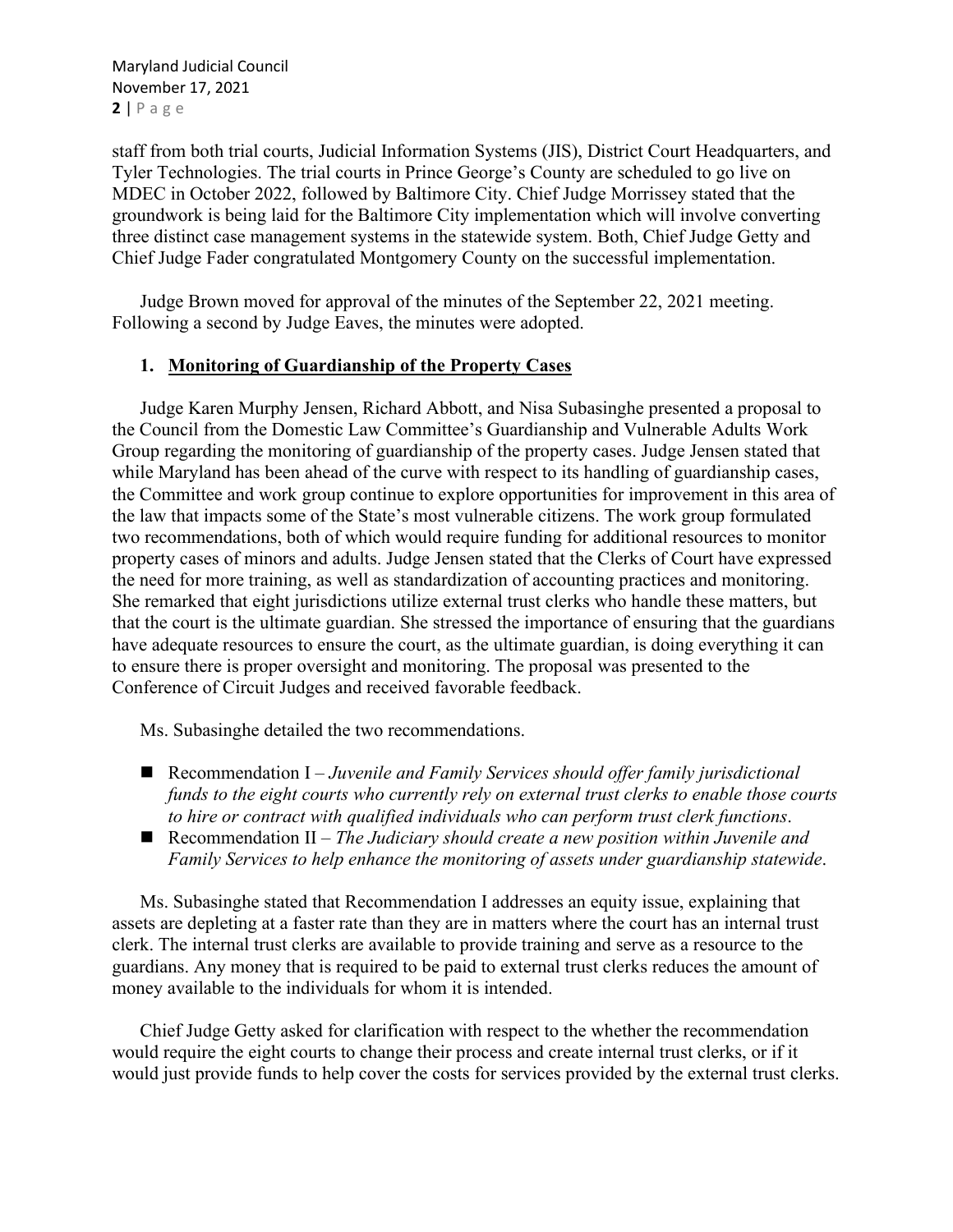Maryland Judicial Council November 17, 2021 **3** | Page

He added that the Rule allows a certain percentage to be charged based on value of the estate. Ms. Subasinghe responded that the recommendation would not require the courts to stop using external trust clerks but would decrease the financial burden on the estate. Mr. Abbott stated that Juvenile and Family Services (JFS) would assist the eight courts in entering into contracts with the external trust clerks to permit the fees to be paid from the funding if the recommendation is approved. He noted that there is a possibility to utilize regional trust clerks based on the caseload.

Judge Jensen stated that the administrative judges in the eight jurisdictions are aware of the proposal and that the feedback has been favorable with the understanding that they can retain their current process with external trust clerks. Judge Baynes added that there were no objections from the Conference of Circuit Judges provided the courts that utilize external trust clerks can continue to do so.

Recommendation II would expand resources for the courts through a position that would be available to provide training and technical assistance for trust clerks, court personnel, and guardians. The position also would be available to conduct investigations, particularly in the more complex cases. JFS is working with JIS to develop an electronic tracking/e-filing system for guardians that would be available to the courts to monitor and determine if there are any issues. The position would reside in JFS and the successful candidate would be required to have a background in auditing and accounting.

Judge Eaves moved that the Council recommend to Chief Judge Getty adoption of the two recommendations. Following a second by Ms. Fevola, the motion carried. Chief Judge Getty accepted the Council's recommendation.

#### **2. Educational Strategies Proposal**

Judge Gregory Wells and Judge Yolanda Curtin appeared before the Judicial Council to discuss the Educational Strategies proposal from the Equal Justice Committee and its Diversity and Inclusion Education Subcommittee and to seek approval of the same. Judge Wells remarked that the Committee and subcommittee determined that it would be appropriate for the entire Judiciary to undertake implicit bias training to fulfill its mission and to impress upon everyone the importance of being aware of bias and how it impacts relationships, both internal and external.

Judge Curtin stated that part of the subcommittee's charge is to create a series of mandatory educational programs, at all levels, to increase inclusiveness and to develop an appreciation for diversity within the Judiciary. To that end, the subcommittee developed, and the Committee approved, a proposal that outlines an approach for integrating diversity and inclusion in Judiciary education and training programs. Judge Curtin noted that while the Judicial College currently offers some diversity and inclusion programs, they are not mandatory. The subcommittee recommended that as the Judicial College include a discussion on diversity and inclusion as it discusses education and training programs. The subcommittee further recommended that three courses in the New Trial Judges Orientation (*On Being a Judge: Justice, Equality, and Fairness*;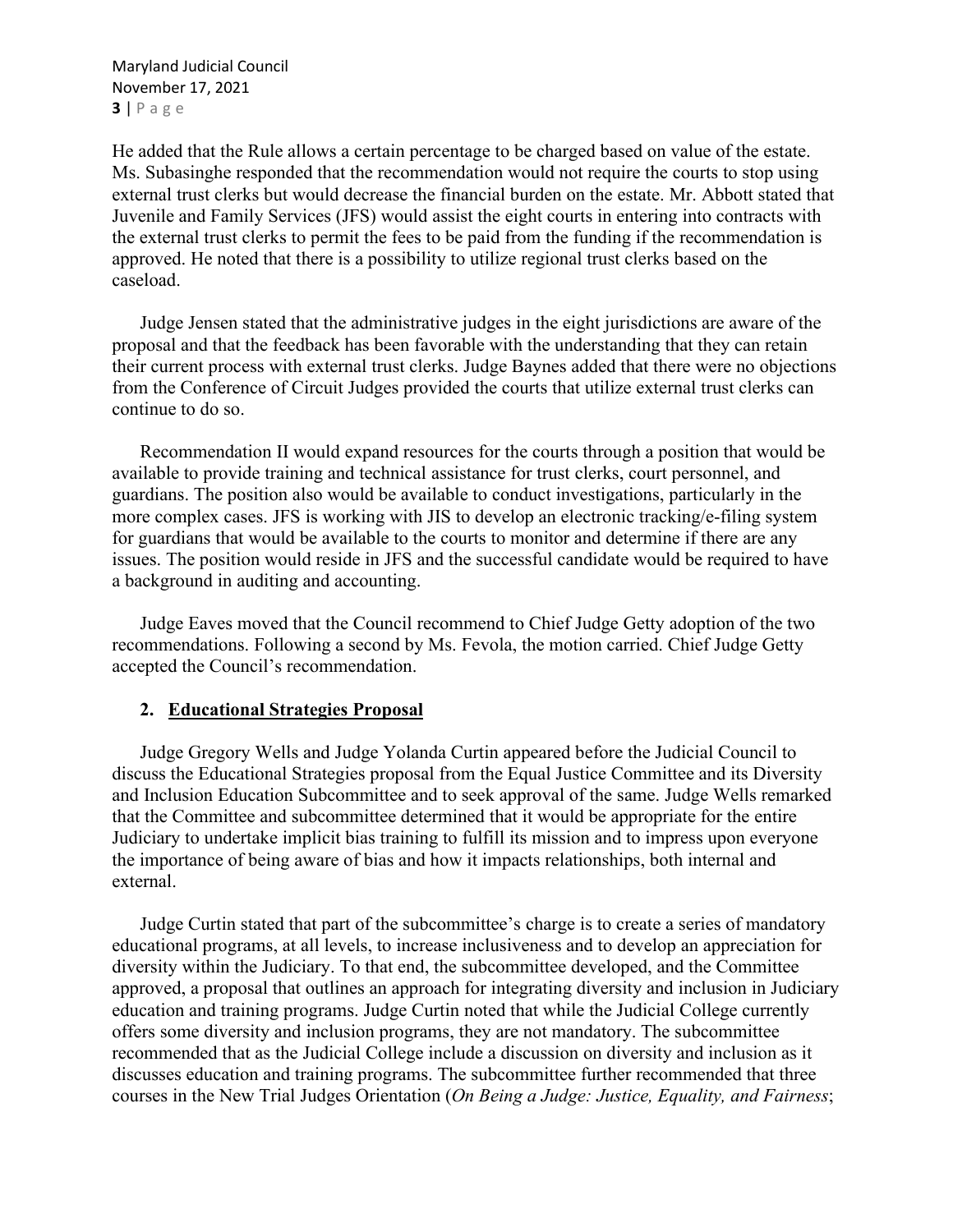Maryland Judicial Council November 17, 2021 **4** | Page

*Implicit Bias*; and *The Art of Judging: Role of a Judge*) be reviewed with a focus on finding opportunities to include diversity and inclusion issues in the courtroom. Judge Curtin noted that the educational strategies proposal includes three hours of mandatory diversity and inclusion focused training for judges and magistrates, with the three hours being in addition to the current requirement of 12 hours of mandatory training.

With respect to professional development, Judge Curtin stated that there is no mandatory across-the-board training for Judiciary employees although the course selections include sessions on diversity and inclusion. The subcommittee recommended that a module be added to the New Employees Orientation that addresses diversity and inclusion. The addition of the module would expand the orientation to 9 weeks. In addition, the subcommittee recommended that all Judiciary employees be required to complete a minimum of 90 minutes of training annually on diversity and inclusion topics. Judge Curtin stated that subject matter experts should facilitate the discussions, which might require faculty external to the Judiciary. She added that leadership should create environments that permit open discussions following the courses. She noted that the subcommittee discussed ways in which those discussions can take place, such as coffee talk and lunch and learn sessions. The subcommittee also developed a rollout plan for the continuing education strategies, which includes judicial officers, magistrates, and executive leadership in the first group. She also discussed the need to track compliance. Judge Curtin stated that several state court systems have taken an active approach with their diversity and inclusion courses by making them part of their mission statements.

Chief Judge Getty inquired as to whether the proposal had been vetted by other groups such as the Conference of Circuit Judges and the Conference of Circuit Court Clerks. Judge Curtin responded that both the Equal Justice Committee and the Education Committee reviewed and approved the proposal, but that it had not been shared beyond those two committees. Chief Judge Getty commented that judges have expressed concern regarding the current requirement for 12 hours of training and asked if the subcommittee considered including the three hours in the 12 hours already required, whereby three hours would have to be on diversity and inclusion. Judge Curtin stated that the subcommittee addressed the mandatory requirement for 12 hours, but because of the importance of the subject matter, coupled with the fact that the administrative order allows administrative judges to grant an additional 5 days of training, it was decided to move forward with the proposal.

A question was raised as to whether the training could be virtual to which Judge Curtin responded that human contact and interaction is vital, but the subcommittee could consider the pros and cons and make any necessary adjustments. Judge Kenney raised a question about the different regions that are noted in the proposal. Judge Curtin stated that when developing the course modules, what is prevalent in different areas of the state have to be considered because what might resonate in one region may not in another.

Clerk Hager expressed concern with adding another module to the New Employees Orientation, stating that managers only have six months to observe employees while they are on probation and another module would further impact the ability to adequately observe employees. Judge Curtin stated that the Judicial College is in the process of developing the module and, as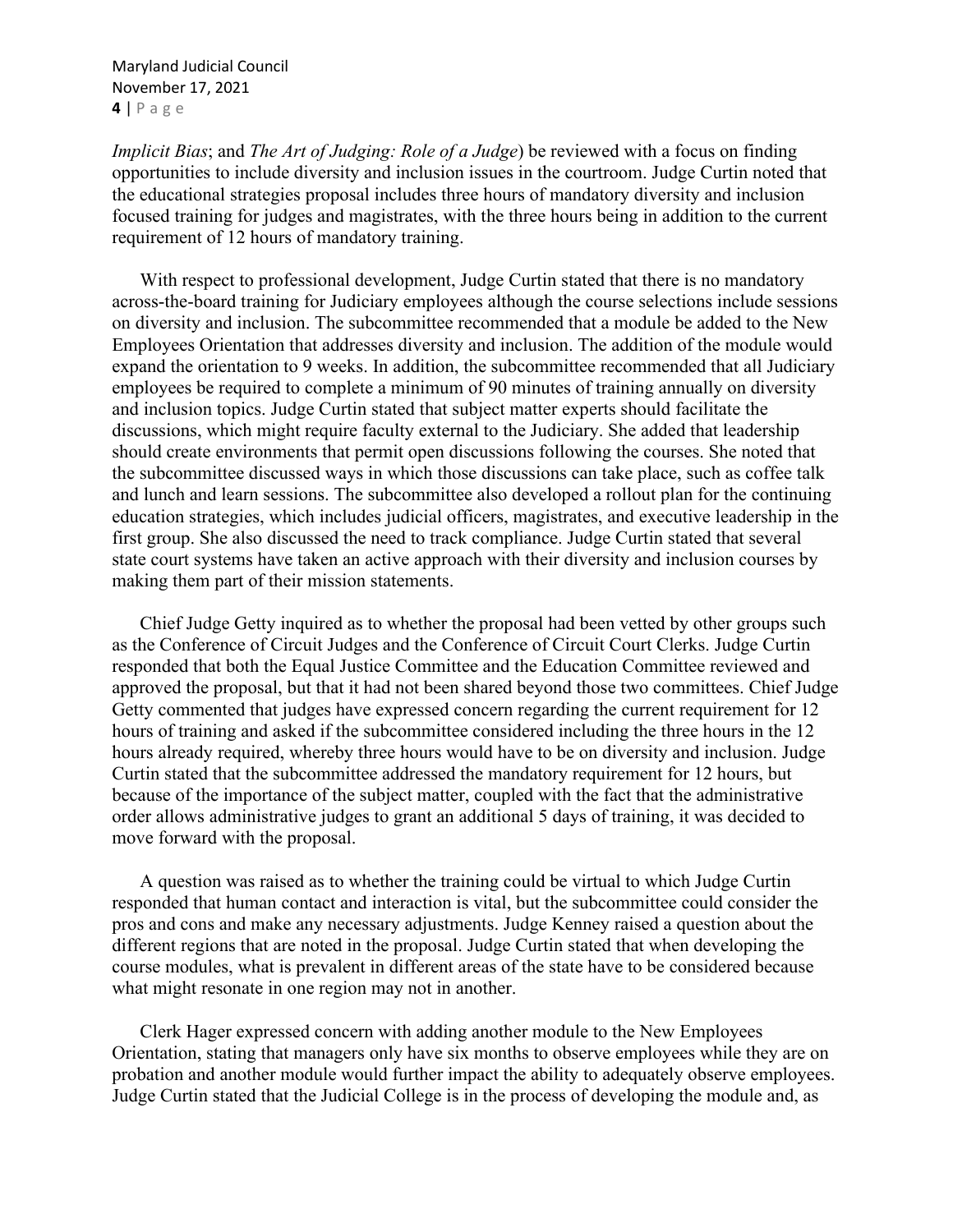Maryland Judicial Council November 17, 2021 **5** | Page

such, she was not able to provide any specific details.

Judge Brown commented that the JIS security training and the ethics training are not too onerous and can be done at home or during lunch. She added that while the District Court is busy, the judges have not expressed concern about there being too much training. Judge Brown remarked that if the diversity and inclusion training is not mandatory, individuals may not participate. She also noted that the Judicial College has not indicated that the recommendation is unworkable and that as modules are created, they can be adjusted to address any concerns.

Judge Wilson echoed Judge Brown's sentiments, noting that the Judicial College has offered online courses as part of the 12-hour education requirement. She added that some of the modules possibly could be delivered in the same manner.

Chief Judge Getty suggested that a more refined proposal that outlines the number and length of each module, as well as the mode of delivery, might be warranted. Judge Schneider remarked that as more and more courses are added, it becomes more onerous. She suggested that the three hours be included in, and not added to, the current requirement for 12 hours of mandatory training. Judge Carrion stated her support for not adding three hours, but rather including the time as part of the current requirement, noting that the courts are very busy.

Chief Judge Morrissey asked if the subcommittee had considered an initial three-hour mandatory course for everyone and then offer all subsequent courses virtually. Judge Curtin stated that the subcommittee explored various alternatives but concluded that some type of inperson session is helpful in engaging dialogue. She reiterated that the administrative order provides for flexibility by allowing an additional 5 days for training for judges and magistrates beyond the required 12 hours. Judge Curtin added that diversity and inclusion is an important topic and to the extent that three hours is incorporated into the 12 hours, time would be taken away from training on substantive matters. She added that she understands the concerns expressed and noted that the proposal is not more detailed because the subcommittee first was seeking direction with respect to whether they could move forward.

Judge Wilner asked if the subcommittee had considered using one or two hours during the Judicial Conference for the training. Judge Curtin stated that the most recent Judicial Conference was focused on social justice in Maryland courts. She noted that the subcommittee could looks at ways to incorporate the three hours that aren't so onerous and will not adversely impact other responsibilities.

Chief Judge Fader asked if there was any insight on how the 12 hours was chosen as the maximum and whether there are any statistics on how many judges exceed the mandatory 12 hours. He also asked for clarification on how the three hours would be delivered. Judge Curtin stated that there has to be built in flexibility to allow individuals to gain insight and that the learning style of adult learners has to be considered.

Chief Judge Getty asked that the subcommittee add more definition to the proposal and to come back to the Council with a series of more specific recommendations. Further, the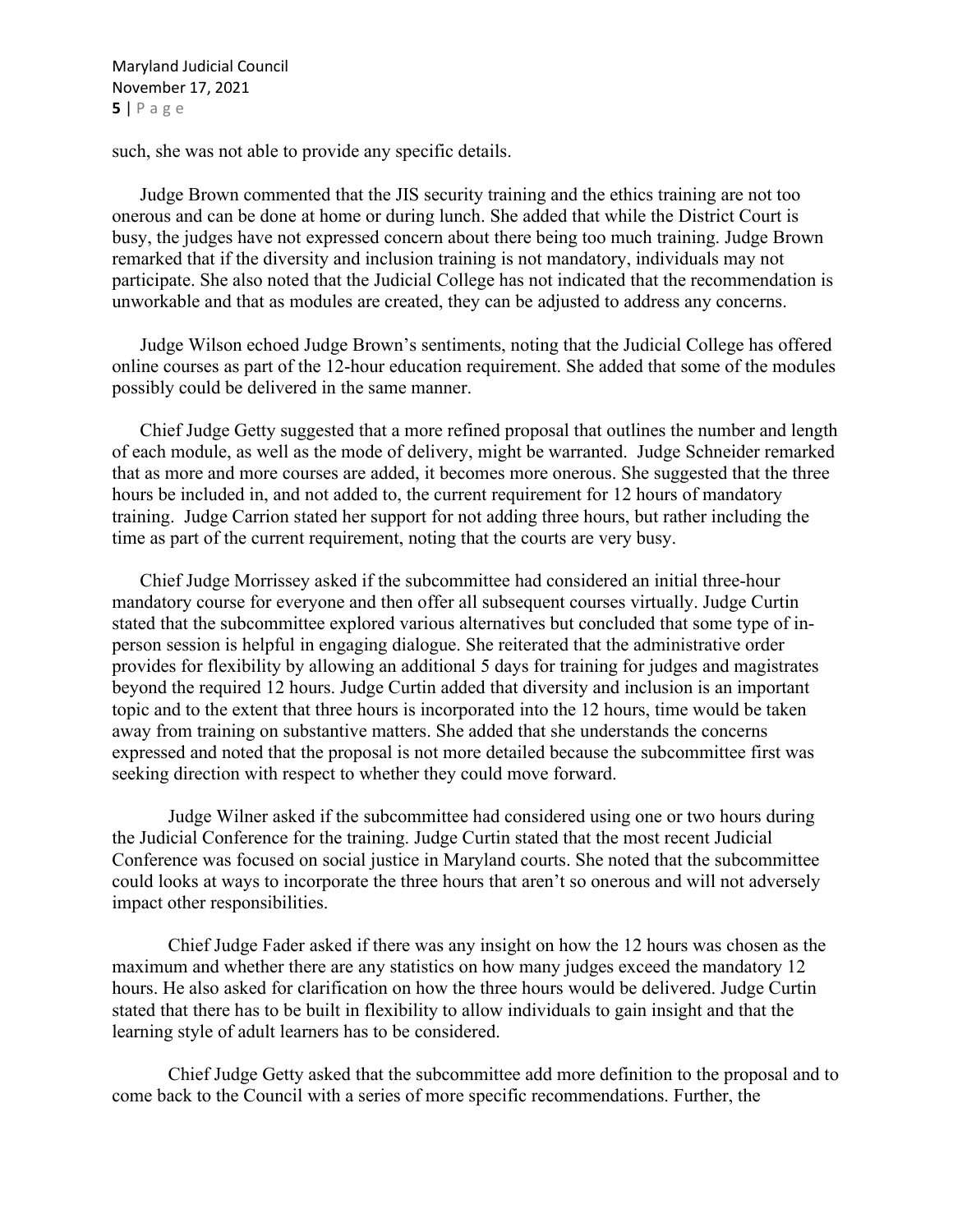Maryland Judicial Council November 17, 2021 **6** | Page

subcommittee should work with the Conference of Circuit Judges, the District Administrative Judges, the Conference of Circuit Court Clerks, and the Conference of Circuit Court Administrators. This will provide the Council with a clearer plan on what and how the program will be implemented.

## **3. Committee/ Strategic Initiative Updates**

a. *Court Access and Community Relations Committee.* Judge Pamela White briefed the Council on the work of the Court Access and Community Relations Committee, noting that the Committee continues to explore how the courts can do a better job reaching people. She also stated that the Committee fully supports the efforts of the Equal Justice Committee whenever judicial education is the topic, adding that its Access and Fairness Subcommittee has formulated a recommendation that encompasses raising the awareness about people with disabilities and has formed a Disabilities Work Group to provide more focused attention on the topic.

The Court Access and Community Relations Committee has four subcommittees – Accessibility & Accommodations, Self-Represented Litigants, Language Access, and the Joint Subcommittee on Communication & Access to Judicial Information – that work with the larger committee to tackle barriers to access to justice and court systems. In the fall of 2020, the Accessibility & Accommodations Subcommittee developed a webinar, *The Accessible Courtroom*; plans are underway to develop a live course on the same topic, as well as a course on cognitive and mental health disabilities. The subcommittee also created accessibility bench cards for judges and proposed several changes to Rule 1-332 that broadens the Rule beyond the requirements of the Americans with Disabilities Act.

The Language Access Subcommittee revised the Judiciary's Language Access Plan, created the Language Access Toolkit, and revised the language access web content. The toolkit is available on CourtNet to assist judges when working with individuals with disabilities; it provides a plethora of resources at the judge's fingertips. The use of remote interpreting services was expanded during the reporting period and laptops are being provided to commissioners for use in American Sign Language interpretation. The Judiciary's website includes video instructions on requesting and securing interpreters. The instructions are available in six languages.

The Self-Represented Litigants Subcommittee developed a series of videos on topics such as service of process, mediation, rent court, ASL interpretation, and domestic violence. Other resource materials that have been, and continue to be, developed are used by attorneys in the various court help centers as they assist customers. In Fiscal Year 2021, the court help centers responded to approximately 100,000 calls. There is an ongoing collaborative document assembly effort between the Access to Justice department within the Administrative Office of the Courts and the Administrative Services department within in District Court Headquarters to develop guided interviews that assist self-represented litigants in completing court forms. A series of interviews have been completed, from divorce and custody in the circuit courts to small claims and detinue in the District Court.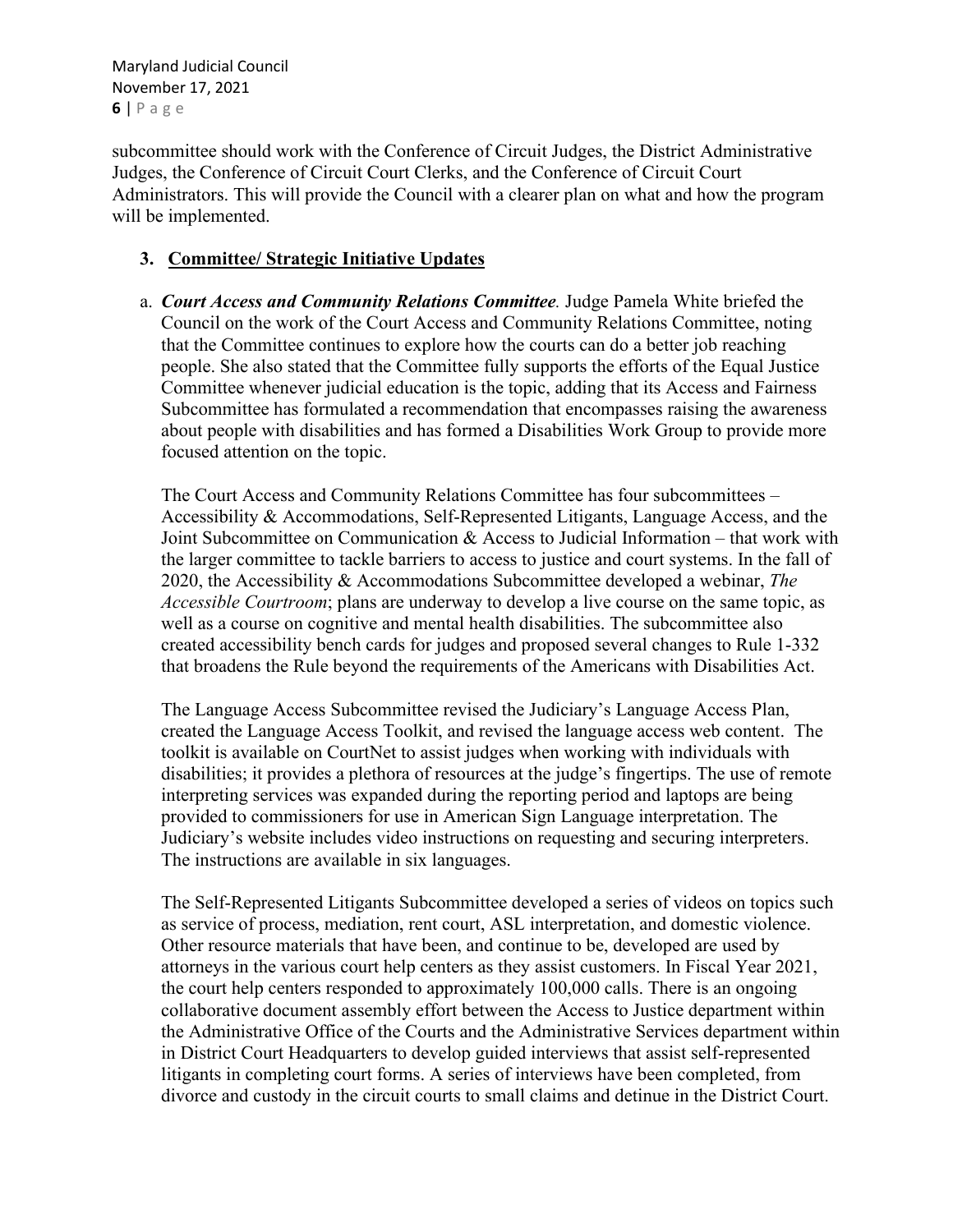Chief Judge Getty asked how COVID has affected court access to which Ms. Ortiz responded that resources were created to assist the courts and the public, such as an online tutorial on how to utilize interpreters on Zoom. The Committee and the Access to Justice department used the opportunity to pivot and explore ways to utilize technology to ensure continued access to the courts. Technology enabled court call center attorneys to answer calls from anywhere and the use of remote interpretation, though already in the planning stages, was expedited so that each courtroom could have the equipment necessary to conduct hybrid proceedings. Ms. Ortiz noted that there are, however, concerns about the digital divide and the fact that not everyone is able to successfully participate. She added that the courts will have to be flexible to ensure that individuals are able to participate in the court process in a variety of ways.

Ms. Fevola commented that the Kent County Circuit Court uses the hybrid interpreting program and it has been extremely valuable for a rural location. Ms. Ortiz noted that with the pivot to Zoom, interpreters can be anywhere and still be able to participate in the proceeding, adding that it has proven beneficial when trying to secure hard-to-find languages. The travel time and cost are no longer issues and matters don't necessarily have to be postponed because there are no interpreters available in Maryland for a specific language.

Chief Judge Getty acknowledged the work done by the Access to Justice department that has led to Maryland's ranking as second in the nation for access to justice. Judge White stated that the successful use of integrated interpreter software earned the department the *Enhancing Justice Award* from the National Association for Court Management. Chief Judge Morrissey complimented Ms. Ortiz and her staff on the work they have done to ensure access to justice through their work with the court call centers, guide and file interviews, the self-help videos, and the resource library they continue to build.

b. *Court Operations Committee.* Judge Glenn Klavans, Judge Kathleen Beckstead, and Jamie Walter, Justin Bernstein, and Dominique Johnigan briefed the Council on the work of the Court Operations Committee. Judge Klavans remarked that the Committee is dedicated to the philosophy that the Judiciary be able to make tight turns when necessary so that services are as accessible and understandable as possible.

Judge Klavans then highlighted some of the activities of the various subcommittees. The Jury Use and Management Subcommittee was preparing to film a grand jury video prior to the pandemic but had to put it on hold. The subcommittee is rewriting some of the script, which includes defining the process and discussing the role of the State's Attorney's Office. The Forms Subcommittee reviewed nearly 250 forms, revising 201 and creating 44 new forms. In addition, the subcommittee is involved in the guide and file interview effort where the goal is to remove the legalese and take away the intimidation experienced by some people as they attempt to navigate and participate in the court process.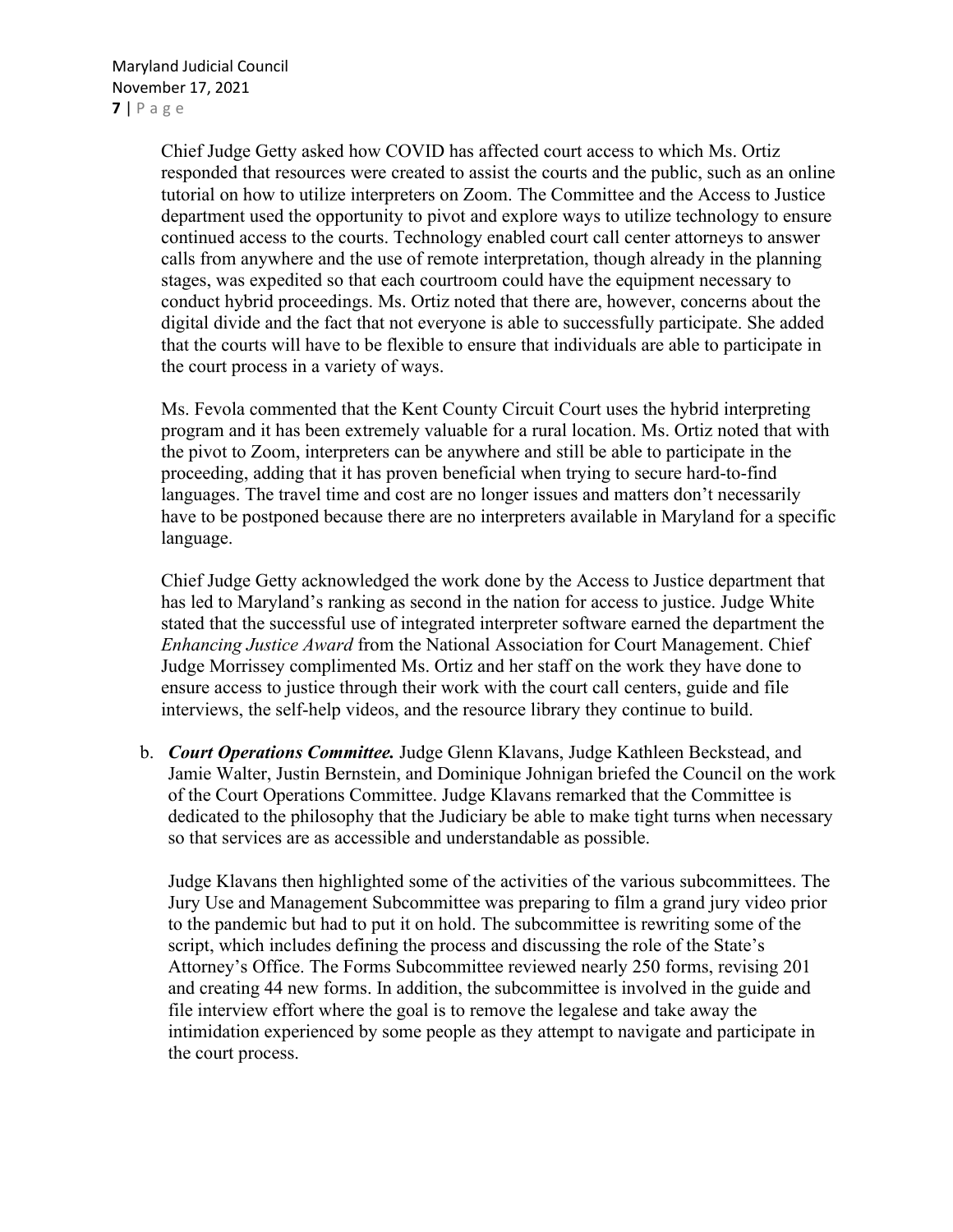The Committee reviewed approximately \$30 million in Judiciary-issued grants with a specific focus toward equity. The grants, that support courts and justice partners in the areas of juvenile and family services, mediation and conflict resolution, research and evaluation, problem-solving courts, and access to justice, are reviewed annually.

Other areas of engagement for the Committee and its subcommittees and work groups included reviewing and updating the reserved cases reporting from the circuit court judges to make it more efficient, revising the Court Reporting Manual and providing suggestions regarding more uniform transcript rates, and enhancing the data dashboard to include commissioner and access to justice data. The Committee, along with the Court Technology and Court Access and Community Relations committees, agreed to sunset the Joint Subcommittee on Communication and Access to Judicial Information as many of its tasks were subsumed in other subcommittees that were more appropriate for the work at hand.

Judge Beckstead then stated that the Case Management Subcommittee was tasked with assessing the effect of the COVID-19 pandemic on case management and, as such, discussed the best approach to compiling and analyzing the relevant data and developed a way forward. The courts were surveyed, and the Research and Analysis department is compiling the data. Judge Beckstead stated that the subcommittee would attend a future meeting to discuss the results and to provide recommendations regarding best practices on addressing backlog. She then noted that the case time standards were suspended throughout the pandemic and, as such, the courts were not required to do the customary review of data prior to the caseflow assessment analysis. The Research and Analysis department was charged with pulling the raw data to determine performance against the established case time standards.

Ms. Johnigan and Mr. Bernstein provided an overview of the caseflow assessment, reiterating that the data was not quality-checked by the courts and that the draft report before the Council was an analysis of the raw data. The assessment application pulled a random sample of up to 500 cases from each case type to which the time standards apply. Ms. Johnigan discussed the District Court's analysis, stating that there have not been any changes to the time standards since Fiscal Year 2016. With respect to performance against the time standards, increases were noted in Traffic 21-902 cases (9 percent increase over the previous year) and Traffic Must Appear cases (4 percent increase over the previous year). In contrast, a 5 percent decrease in the percent of cases within standard occurred in civil small cases (88 percent within standard), while a 4 percent decrease occurred in civil large cases (92 percent within standard). The percent of criminal cases and traffic payable cases within standard decreased by 1 percent (93 percent and 92 percent within standard, respectively). Ms. Johnigan commented that the fluctuations may be attributable to the impact of COVID-19 as well as to the lack of data review. The average case time measured in days, increased in each casetype. Some of the Council members expressed concern with the validity of the numbers, particularly given the fact that the data was not reviewed by the clerks as it had been in prior years. Ms. Johnigan agreed, stating that the clerk review is a key point that is missing.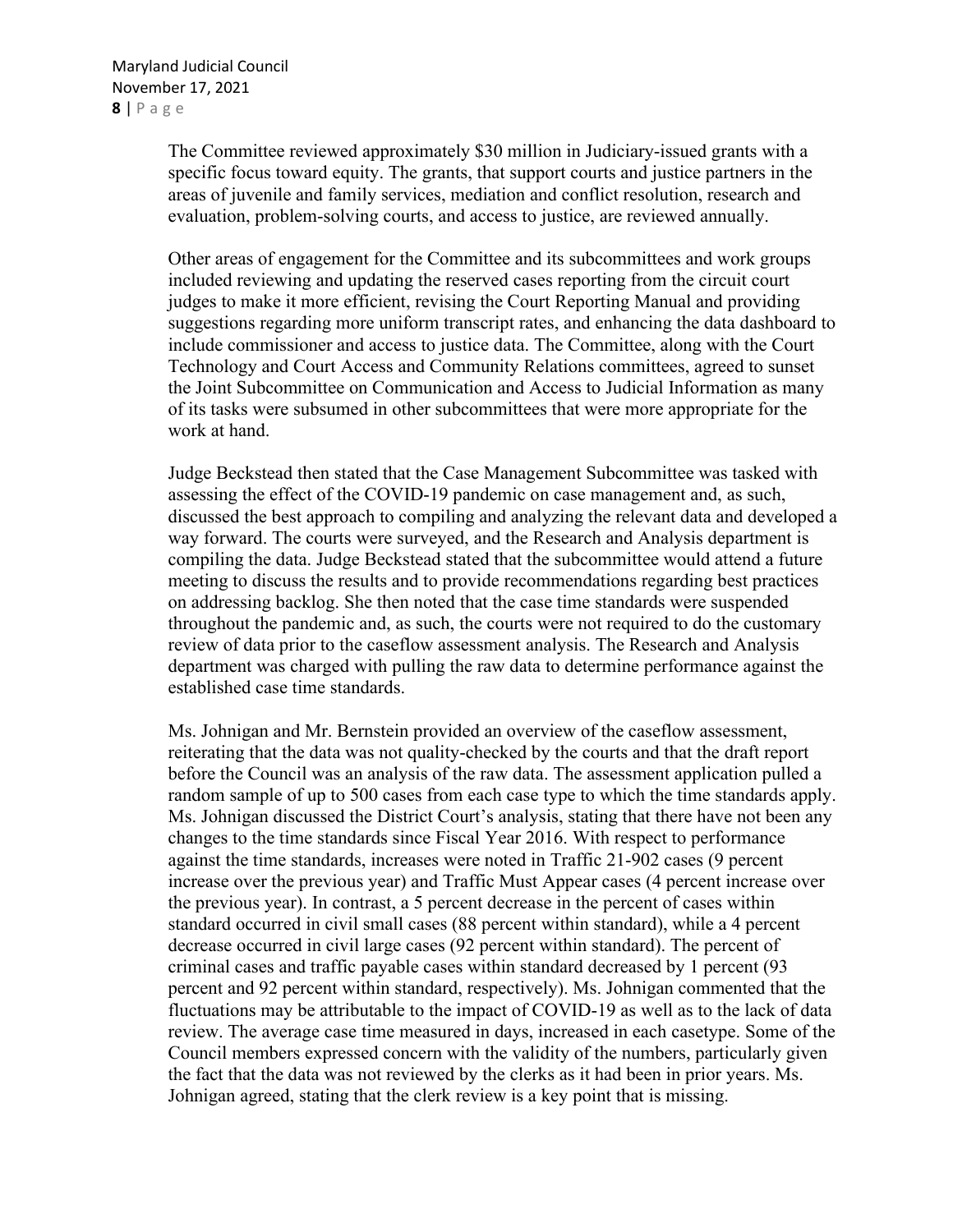Mr. Bernstein discussed the caseflow analysis for the circuit courts, noting that the case time standards have not changed since Fiscal Year 2016 when foreclosures were removed from the civil case type and analyzed separately. An analysis of the raw data indicated that none of the time standards were met during Fiscal Year 2020, with the greatest decrease in performance against the standards occurring in CINA non-shelter cases (a decrease of 26 percent, from 93 percent of the cases within standard in Fiscal Year 2019 to 67 percent within standard in Fiscal Year 2020). Other significant decreases over the two-year period were reported in juvenile and CINA shelter cases, both decreasing 16 percent. Mr. Bernstein remarked that the decreases are not surprising given the fact that the three aforementioned case types have the fastest time standards so they would be most impacted by the actions taken in response to the COVID-19 pandemic. Decreases in the remaining case types ranged from 1 percent in family law cases to 4 percent in foreclosure cases. Mr. Bernstein stated that there wasn't a considerable difference in performance against the time standards over the last two years in most circuit courts, but he expects that the effect of the pandemic will be more pronounced in the Fiscal Year 2021 data because the assessment includes only closed cases. In response to a question regarding possible changes to the case time standards in light of the pandemic, Mr. Bernstein stated that the Case Management Subcommittee had not discussed any changes.

Chief Judge Getty inquired about whether there is a consistent backlog in the courts resulting from the pandemic. Ms. Johnigan noted that some courts have indicated that they are relatively current, but a survey is being conducted through the Case Management Subcommittee to obtain more empirical data for the analysis. The subcommittee has extensively discussed backlogs, including what constitutes the same. Chief Judge Getty remarked that the data will be helpful and that he is especially interested in the state of landlord and tenant cases given the concerns with a potential increase in evictions.

With respect to the length of the trials and the impact on clearing the backlog, Chief Judge Getty asked if there was any information on whether they are taking longer because of the need to include video evidence which hadn't been part of trials in the past. Ms. Walter responded that the researchers have not been able to quantify the impact, but anecdotally it appears that it is taking law enforcement longer to enter video evidence. Judge Baynes noted that jury selection takes longer because of the additional measures that have been implemented as a result of the pandemic, such as not being able to bring in as many panels at the same time. Judge Eaves commented that more cases seemingly are disposed by pleas than trials. Trials could not be conducted for a while and attorneys were encouraged, during status conferences, to look more critically to resolve matters until the trial is able to be held. Judge Carrion provided criminal statistics for October 2021, noting that only 19 cases went to trial; the other cases, more than 400, were resolved by guilty pleas at reception or before trial and nolle prosequi or stet before or at trial.

The Court of Appeals disposed all its cases within the established time standards as did the Court of Special Appeals except standard 1 Child Access/Guardianship/CINA/TPR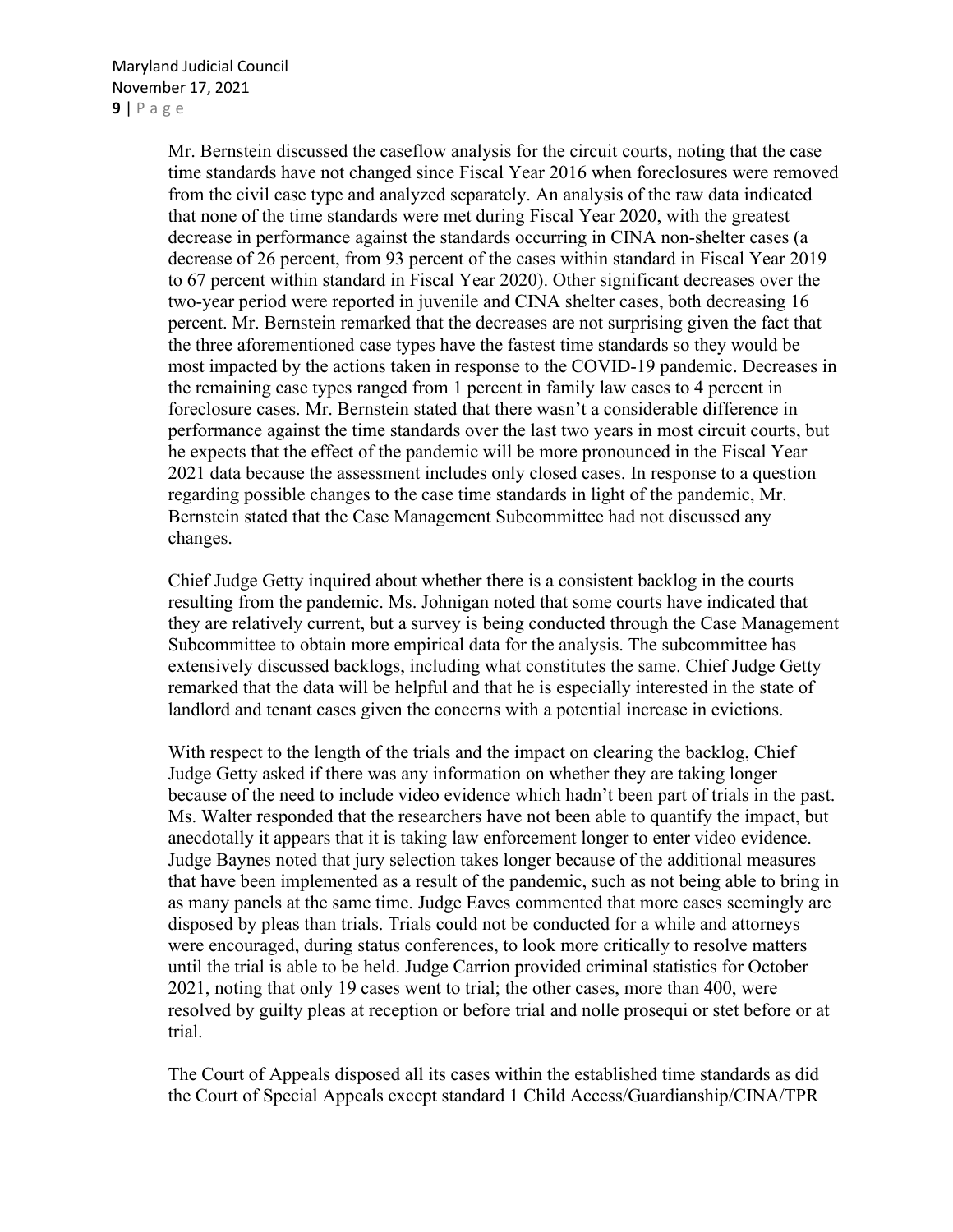Maryland Judicial Council November 17, 2021 **10** | Page

> cases. There was, however, a more than 5 percent increase in performance against the standard over the last two years. Ms. Johnigan noted that child access cases have a very tight time standard, so just a few cases can impact overall adherence.

*c. Specialty Courts and Dockets Committee.* Judge Nicholas Rattal and Gray Barton briefed the Council on the work of the Committee, stating that the problem-solving courts are dealing with a lot of participants who are not vaccinated as COVID-19 is still impacting the courts. The Committee is charged with ensuring best practices in the area of specialty courts and dockets are utilized and with monitoring and directing the evaluation of training, technical assistance, research, funding, and support for the same. There are several subcommittees and work groups that help to ensure the Committee fulfills its mission, including Behavioral Health, Problem-Solving Courts, Truancy Court, and Legislation. The Truancy Work Group works collaboratively with the Juvenile Law Committee. The Business and Technology Case Management Subcommittee was moved from the Specialty Courts and Dockets Committee to the Conference of Circuit Judges. The Office of Problem-Solving Courts receives numerous requests for data, including recidivism statistics.

The Behavioral Health Subcommittee works directly with the Maryland Department of Health to monitor community and residential treatment, as well as to discuss reducing delays in the placement of incompetent, NCR, developmentally disabled, and substance dependent defendants. In addition, the subcommittee is working to ensure resources are available to assist defendants in being more compliant with probation when they have other challenges such as mental illness or substance abuse.

The Problem-Solving Courts Subcommittee serves as the screening vehicle for new specialty courts, making recommendations for approval to the Committee who ultimately makes a recommendation to the Chief Judge of the Court of Appeals for a final decision. There currently are 60 problem-solving courts in Maryland; Prince George's County has the most. There are two counties that do not have any problem-solving courts; however, Queen Anne's County is in the planning stages for an adult drug court in the circuit court, which, if approved, will leave Garrett County as the only jurisdiction without a problemsolving court.

With the onset of COVID-19, the Committee, along with the Office of Problem-Solving Courts, immediately began to plan on how to move forward, cognizant of the importance of constant and consistent contact to the participants' success. An overwhelming number of the participants have cellphones, which helped with the move to virtual hearings. Despite the efforts, the number of deaths increased during the pandemic, which Judge Rattal remarked may have been impacted by not being able to hold in-person meetings. Mr. Barton added that during the first three months of the pandemic, there was a 200 percent increase in deaths from overdoses over the same period in the previous year. This occurred when the courts could not have direct interaction. He noted that the courts led the way with respect to virtual interactions when compared to other justice partners, adding that many treatment providers shut down during that time. Mr. Barton stated that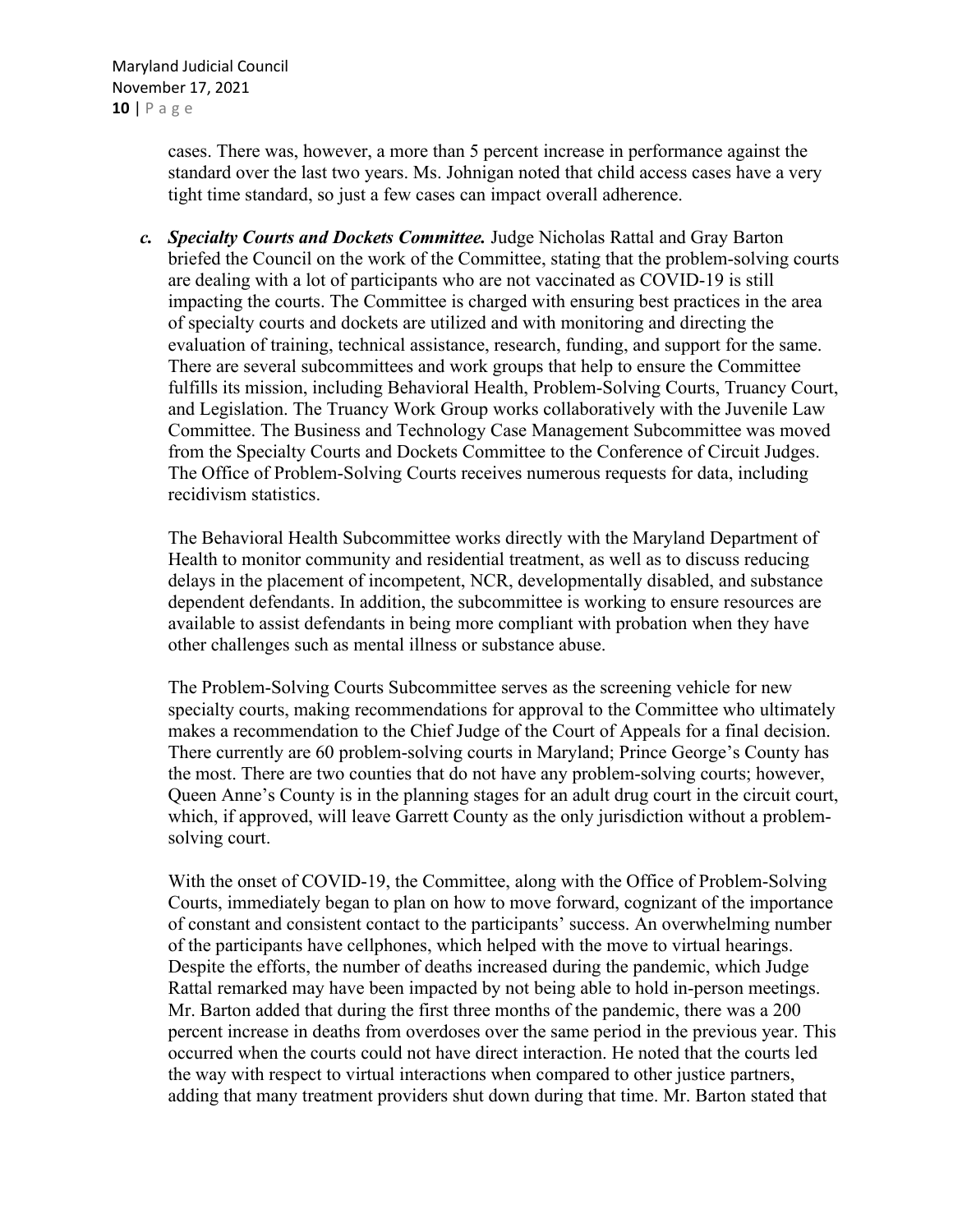Zoom or other remote platforms do not replace the in-person interactions the team has with participants, which is critically important. The number one and two drugs for which tests are ordered are opioids and marijuana, respectively.

Since its inception approximately 19 years ago, the Office of Problem-Solving Courts has participated in more than 40 evaluations and other studies involving problem-solving courts, ranging from outcome and process evaluations to the development of performance measures. Mr. Barton stated that the next step is for the courts to use the information to help improve outcomes for participants. To assist in that effort, a new position was created in the Research and Analysis department to focus primarily on problem-solving courts. Tools are being created for use by the teams to enable them to monitor the programs more effectively. In addition, best practices and performance measures are being utilized. The Office of Problem-Solving Courts continues to provide technical assistance to help the programs incorporate the various tools. Mr. Barton discussed the research that is being conducted, not only in Maryland but across the country. The research incorporates all the partners that participate in problem-solving courts to provide a more holistic picture. The Office of Problem-Solving Courts applied for a Bureau of Justice Assistance grant that, among other things, will allow for the development of a new management information system to provide improved functionality to measure performance and other metrics.

Surveys are ongoing regarding the implementation of adult drug court performance measures. Tablets are provided to each court so that participants can answer questions associated with each phase (from interactions with the judge and coordinators to treatment) in the problem-solving courts process to determine adherence to requirements. Thus far, three courts have completed the initial survey. Virtual training was conducted with the various teams on the mental health court performance measures.

Judge Carrion expressed concern with having only one juvenile drug court in Maryland and asked how the numbers can be expanded. Judge Rattal stated that the numbers are directly related to the decriminalization of marijuana because juveniles overwhelmingly use marijuana. Nearly 12 years ago, there were 14 juvenile drug courts. Judge Rattal added that another factor was the lack of referrals from the Department of Juvenile Services where the philosophy was to keep matters in-house and resolve informally as opposed to taking them to court. This philosophy has been the same nationwide.

Chief Judge Morrissey remarked that he sees it as a broader picture in the District Court where prosecutors no longer prosecute certain drug crimes. Mr. Barton agreed, adding that the Justice Reinvestment Act removed the incentive, particularly in the District Court. The Committee has been reviewing the eligibility criteria for entry into problemsolving courts and has considered expanding the criteria to allow more people into the programs. With the advent the COVID-19 pandemic, more people seemingly are waiting for the last minute to plead.